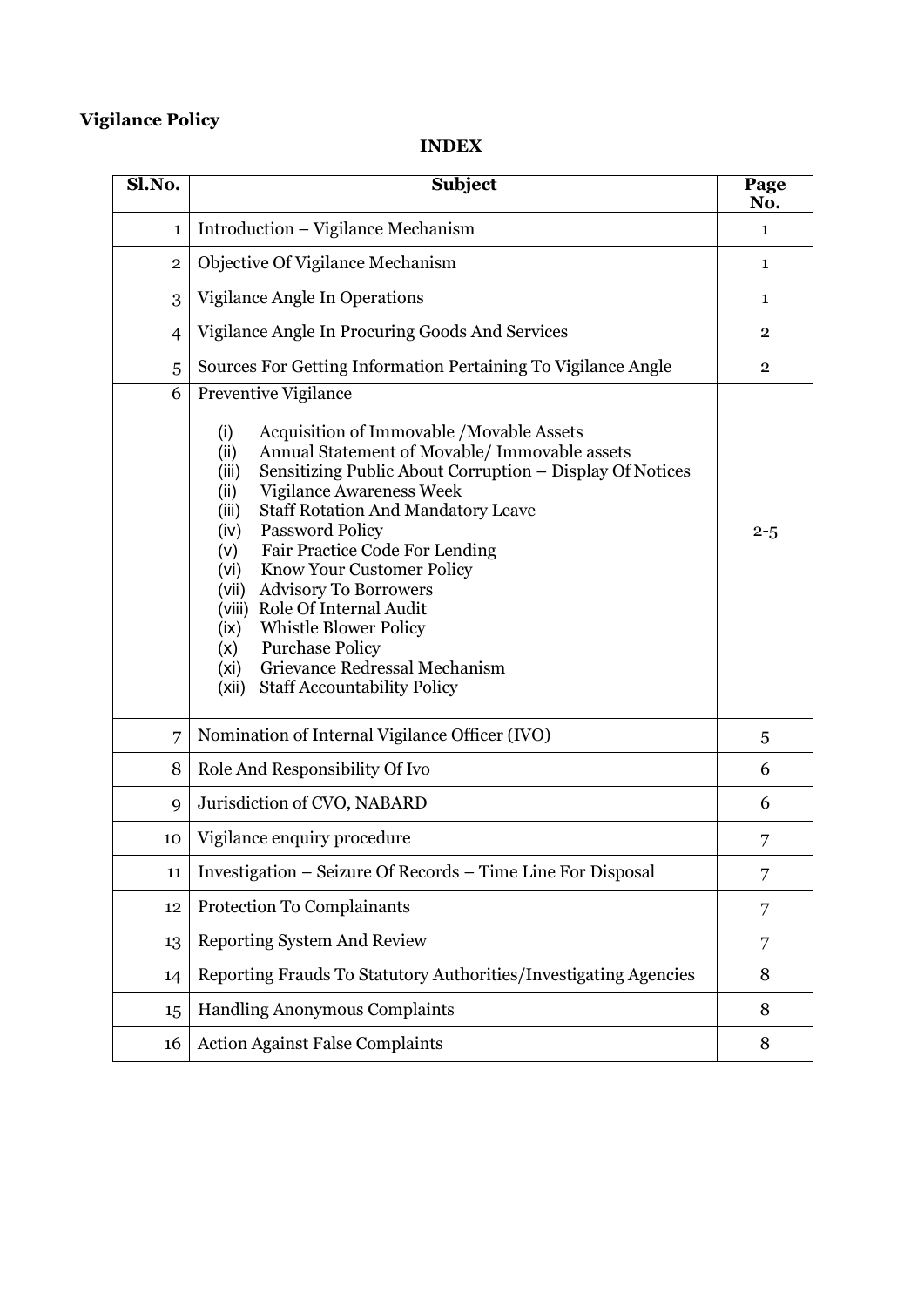# **VIGILANCE POLICY**

#### **1. INTRODUCTION**

The word 'Vigilance' means watchfulness. Vigilance mechanism endeavours to ensure transparent business practice, professionalism and to act as a watchdog to curb opportunities for corruption and to deal with the cases of corruption.

# **2. OBJECTIVES OF VIGILANCE MECHANISM AND POLICY**

The basic objective of vigilance mechanism is to promote integrity and transparency in the entire functioning of the Company.

The objective of vigilance is not to hound honest employees but to protect them, by preventing them from becoming a victim of circumstances by sensitizing them about the risks and consequences that may arise, if prescribed systems and procedures are not followed. Vigilance shall ensure an environment of integrity and discipline without leading to any demoralization or risk aversion by the staff.

The objective of Vigilance policy is to frame guidelines to structure efficient and effective vigilance system in the Company in the larger interest of all stakeholders. Vigilance policy will be a useful tool for reference and guidance to the staff of the Company, discharging their duties/responsibilities in whichever capacity. It will also be of assistance to the Management of the Company, to be fully compliant with vigilance related instructions/guidelines and also for maintaining better corporate governance standards.

# **3. VIGILANCE ANGLE IN OPERATIONS**

As per the definition of Central Vigilance Commission, Vigilance Angle is:

- Demanding and/or accepting gratification other than legal remuneration in respect of an official act or for using his influence with any other official
- Obtaining valuable thing without consideration, or with inadequate consideration, from a person with whom he/she has or likely to have official dealings or his/her subordinates, where he/she can exert influence
- Obtaining for himself/herself, or for any other person, any valuable thing or pecuniary advantage by corrupt or illegal means or by abusing his position.
- Possession of assets disproportionate to known sources of income
- Cases of misappropriation, forgery, or cheating or other similar criminal offences

There are, however, other irregularities, as follows, where circumstances will have to be weighed carefully to take a view whether the officer's integrity is in doubt.

- gross or wilful negligence
- recklessness in decision making
- blatant violations of systems and procedures
- exercise of discretion in excess, where no ostensible/ public interest is evident
- failure to keep the controlling authority/superiors informed in time –

In above cases, the disciplinary authority shall carefully study the case and weigh the circumstances, in consultation with the Vigilance officer, if necessary; to come to a conclusion whether there is reasonable ground to doubt the integrity of the employee concerned.

Any undue / unjustified delay in the disposal of a case, perceived after considering all relevant factors, would reinforce a conclusion as to the presence of vigilance angle in the case.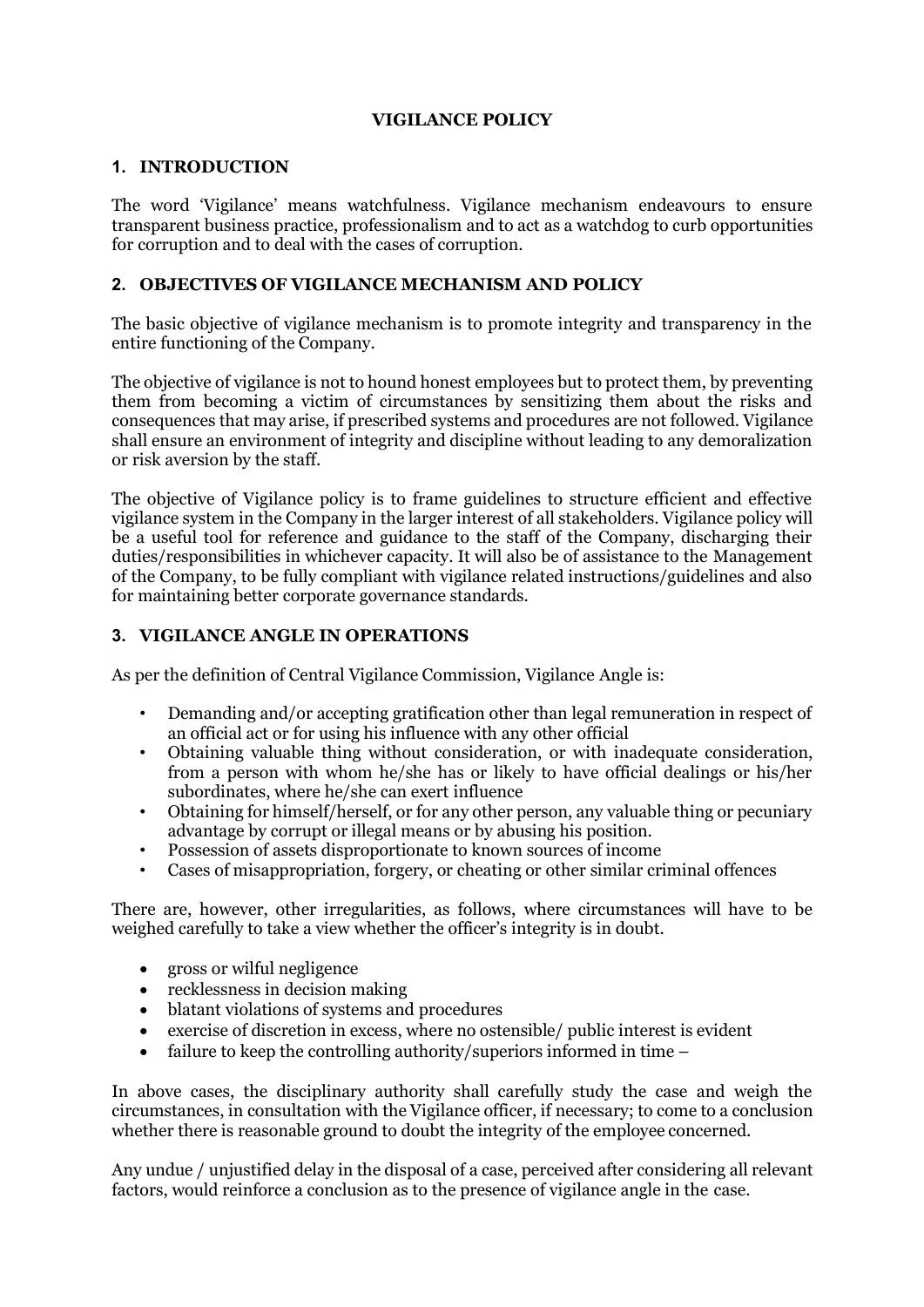Similarly, repeated queries in a piece-meal manner could be viewed as a misconduct having vigilance angle.

Every loss caused to the organization, either in pecuniary or in non-pecuniary terms, need not necessarily become the subject matter of vigilance enquiry. Thus, whether a person of common prudence, working within the ambit of the prescribed rules, regulations and instructions would have taken the decision in the prevailing circumstances in the commercial/ operational interests of the Company, is one possible criteria for determining genuineness of the case.

All procedural or supervisory lapses by way of omissions/ commissions, not attracting vigilance angle, would have to be dealt with appropriately, as per the extant Staff Accountability Policy and other instructions.

# **4. VIGILANCE ANGLE IN PROCUREMENT OF GOODS AND SERVICES**

Vigilance angle in procurement of goods and services, arises when there is nepotism, favouritism etc., or when there is any demand or accepting gratification from suppliers/vendors. Non adherence to laid down policy guidelines for any personal gains shall be looked into from vigilance angle.

The procurement of goods such as furniture/fixture/equipment/stationeries etc., or services including utility services, security services, insurance policies etc., should be done in a fair, transparent and reasonable procedure. Complete transparency shall be maintained while assessing the requirement or finalising the purchases/vendors.

# **5. SOURCES FOR GETTING INFORMATION PERTAINING TO VIGILANCE ANGLE**

There are various sources from where information pertaining vigilance angle can flow in. Some of the sources are as follows:

- Complaints received from employees of NABKISAN or from customers or from general public
- Routine internal/external audit reports with audit findings on misappropriation of funds, gross or wilful negligence, over-payments, malpractices etc.
- Scrutiny of annual statement on movable/immovable assets
- Complaints and allegations appearing in press/media
- Intelligence gathered by agencies like, Police, CBI, Local bodies etc.

# **6. PREVENTIVE VIGILANCE**

The popular adage "prevention is better than cure" implies the importance of preventive vigilance. Preventive vigilance is aimed at minimizing the incidences of frauds, irregularities, lapses etc., by formulating remedial measures/initiating corrective actions and meticulous adherence to laid down systems and procedures. Some of the preventive vigilance measures which shall be put in place, are as follows:

#### **(i) Acquisition of Immovable/Movable assets**

All employees in the company (other than the executives on deputation from NABARD) have to obtain prior permission from the Internal Vigilance Officer (IVO), for purchase of any immovable property of value of Rs.25 lakh and above, by submitting an application as per Annexure I.

Similarly purchase of any movable asset of value of Rs.50,000 and above to be reported to the Internal Vigilance Officer within one week from the date of the transaction as per format in Annexure II.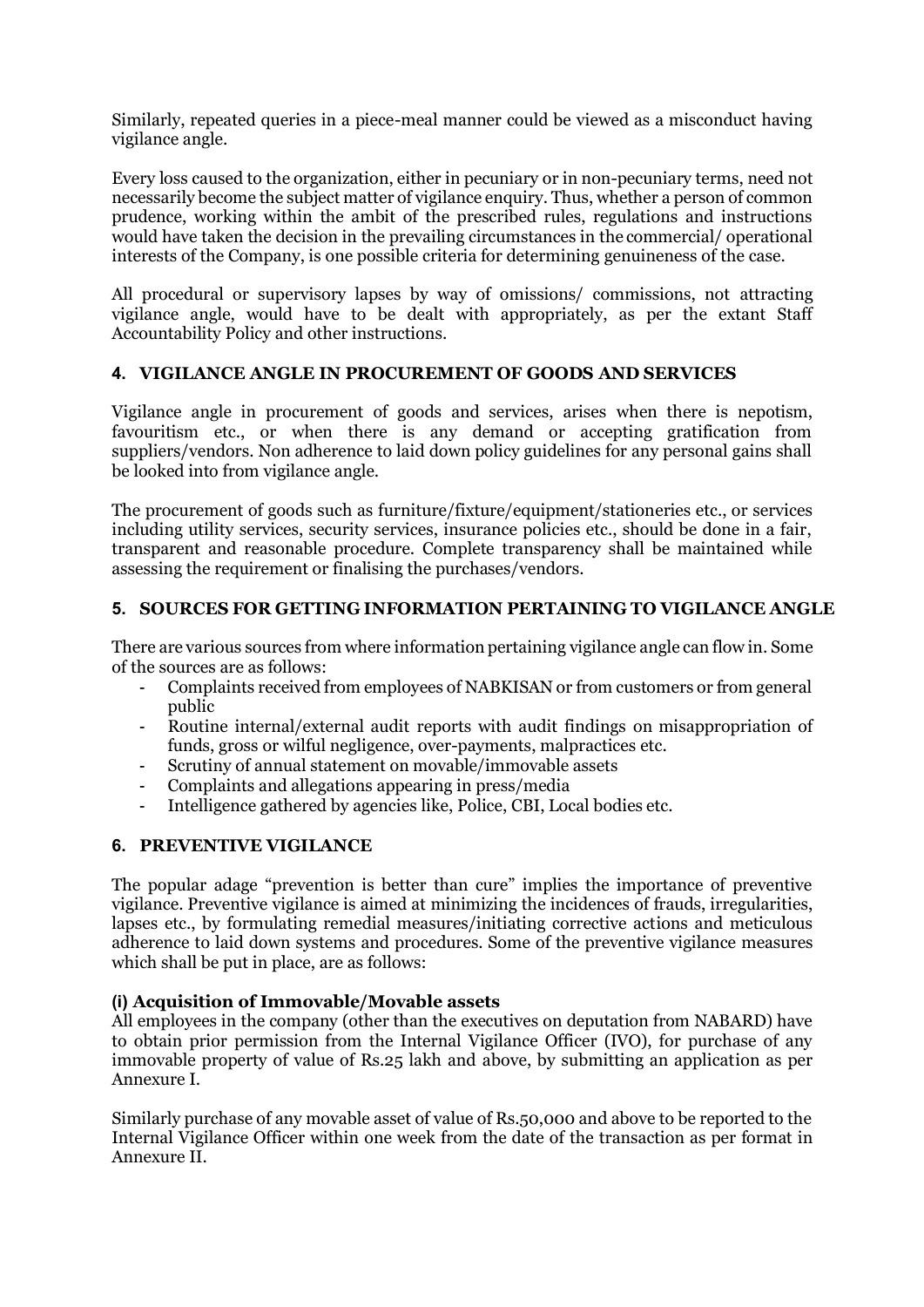The IVO, shall verify the source of funds before processing such applications. Any failure to intimate acquisition of assets can be treated as a lapse, which may attract staff accountability rules.

#### **(ii) Annual statement of Movable/Immovable assets:**

All employees in the company (Other than executives on deputation from NABARD) have to submit Annual statement of Movable/Immovable property as per annexure III as on 31st December every year within one month, i.e., on or before 31st January every year, to the HR & Admin department, Head Office in a closed cover marked as "Statement of movable/immovable assets as at 31st December ……..– Confidential". The employee's name and staff number to be written on the cover.

The closed covers will be maintained staff wise, year wise by HR & Admin department. Whenever there is any incidence of doubtful integrity or allegations of corruption against any employee, the closed cover containing the statement of the concerned employee shall be handed over to the IVO for scrutiny to find out any disproportionate assets vis-à-vis known source of income.

Any failure to submit the annual statement may impact releasing of incentives/increments/renewal of contract/eligibility for promotion. The closed covers containing statements shall be preserved for 12 years from the date of submission by the employees.

# **(iii) Sensitizing public about corruption – Display of notices**

In order to improve vigilance administration and to sensitize the public, clients, vendors, suppliers etc., having dealings with the branches/offices of the Company, each branch/office including Head Office shall prominently display a standard notice in the reception area of their offices about the message of the Central Vigilance Commission (CVC), GoI on not giving bribes to any official, etc.

The message should be displayed in the vernacular language of the area, as below:

"DO NOT PAY BRIBES. IF ANYBODY OF THIS OFFICE ASKS FOR BRIBE OR IF YOU HAVE ANY INFORMATION ON CORRUPTION IN THIS OFFICE OR IF YOU ARE A VICTIM OF CORRUPTION IN THIS OFFICE, YOU CAN COMPLAIN TO THE HEAD OF THIS OFFICE, OR THE INTERNAL VIGILANCE OFFICER OF NABKISAN OR THE SUPERINTENDENT OF POLICE, CENTRAL BUREAU OF INVESTIGATION OR THE SECRETARY, CENTRAL VIGILANCE COMMISSION. THE NAME OF INTERNAL VIGILANCE OFFICER IS………………………… AND CONTACT PHONE NUMBER IS …………"

All complaints to the Central Vigilance Commission may be made in terms of its "Complaint Handling Policy" which is available in public domain on the Commission's website i.e. [www.cvc.gov.in.](http://www.cvc.gov.in/) Complaints can also be lodged online on the Commission's website. Any change in the name or phone number of IVO to be promptly corrected in the notice.

#### **(iv) Vigilance awareness week**

Every year (to commemorate the birth anniversary of Shri Sardar Vallabhai Patel on 31<sup>st</sup> October) Vigilance awareness week shall be observed in all offices/branches of thecompany during first week of November. All employees have to take a vigilance oath/pledge to promote integrity and to prevent corruption. Special communication/activities may be undertaken during the vigilance awareness week to create greater awareness about vigilance, as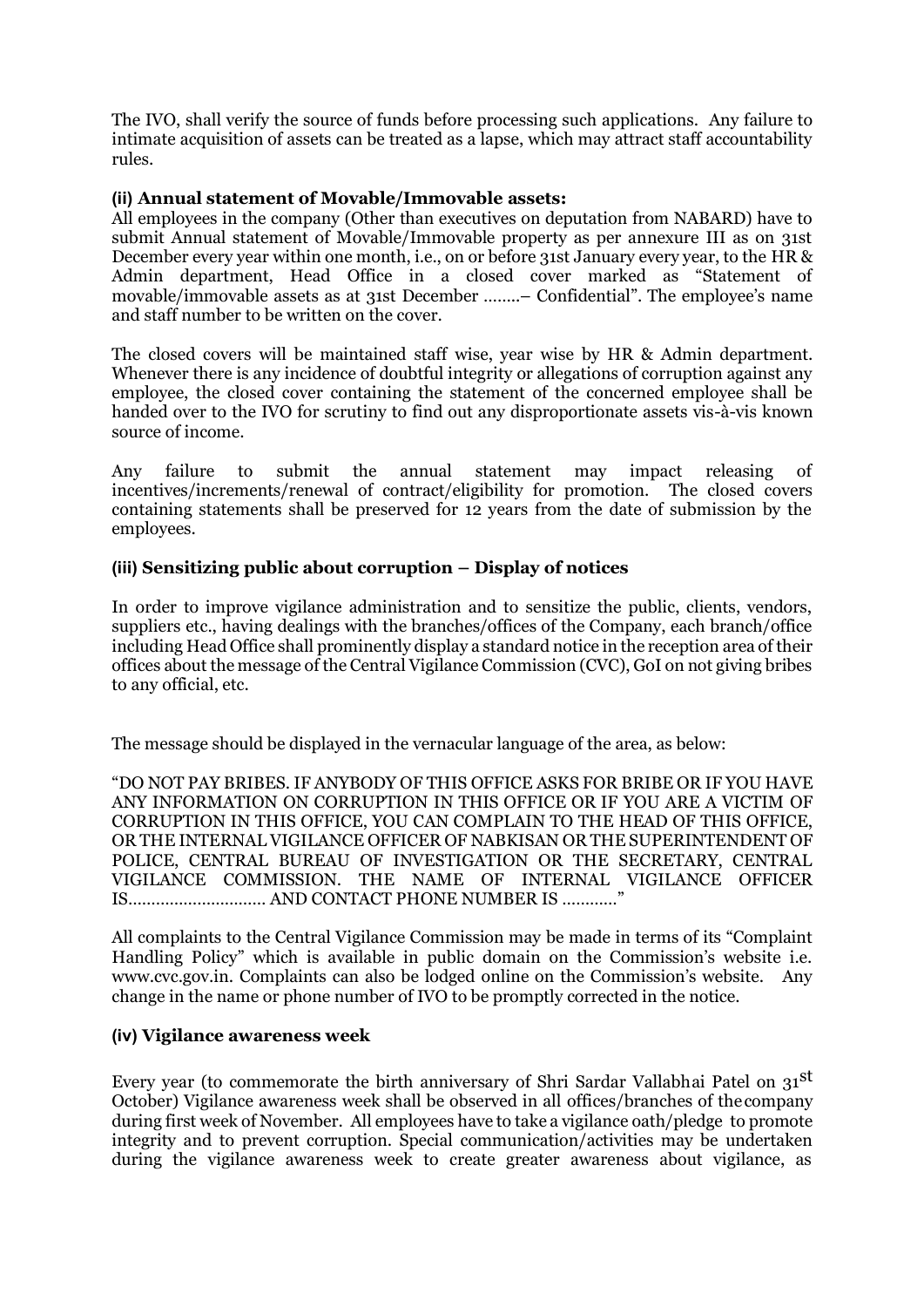communicated by the IVO.

# **(v) Staff rotation and mandatory leave**

The HR policy of the company to ensure, job rotation for all employees, especially those in sensitive positions such as Funds, Investments etc. All employees to avail leave mandatorily for a continuous period of 6 days in a financial year. The list of employees who have not availed the mandatory leave for 6 days, to be placed before the IVO within one month from the year end.

#### **(vi) Password Policy**

As a preventive vigilance measure, secrecy of employees' password to be ensured. The company shall have in place "Password Policy" covering responsibility of users, administration of password setup, storage, Password management and security etc.

#### **(vii) Fair practice code for lending**

The Company believes to adhere to the highest standards of professionalism, ethical behaviour, moral and legal conduct of business operations. To maintain these standards, the Company shall have in place a policy on "Fair Practice code for lending" to promote fair and transparent business practices, particularly in lending business. Increased transparency and creating awareness among borrowers about their rights and obligations, promote fairness and integrity on the part of both parties in any dealings.

#### **(viii) Know your Customer Policy**

The Company shall have in place a policy on "Know Your Customer", covering mandatory guidelines and process for identification of a customer and his/her location, for avoiding any chance of dealing with fake customers/groups and also to prevent any money laundering incidents. The Company has to nominate a Principal Officer under Prevention of Money Laundering Act (PMLA), to be more vigilant in respect of money laundering dealings, if any.

#### **(ix) Advisory to borrowers**

To ensure that no commission or bribe is paid/payable by borrowers, a notification containing advisory or Do's & Don'ts, shall be read out at the time of pre-disbursement meeting of loans to SHG/JLGs, covering following information

- Any harassment/difficulties faced due to action of NABKISAN staff or its representative pertaining to loan disbursement/recovery to be brought to the knowledge of the Company without any fear
- No payment of commission/service charges/or any other expenses, either in cash or kind to be made. If there is any such demand, inform the Company without any fear
- No loans/hand loans/advance amount/deposit or any other help in cash or kind to NABKISAN or its representative. Any such demands, to be brought to the knowledge of the Company
- If any wrong doing by the staff of NABKISAN or its representative and if the borrower has any evidence, the same should be brought to the knowledge of the Company immediately. The identity of whistle blower/s will be protected and will be appreciated/honoured.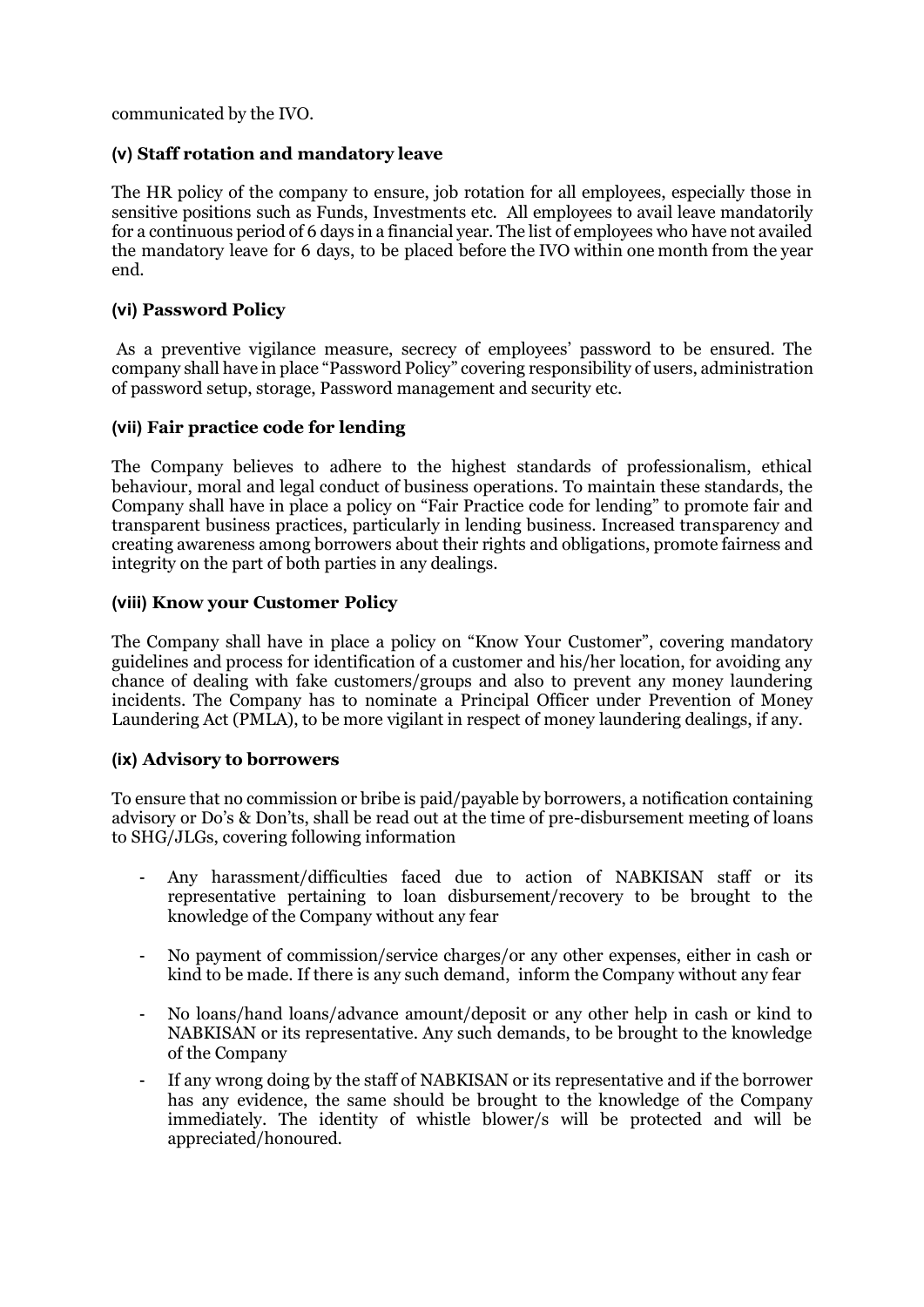Contact number of the Grievance redressal officer, Email ID and also contact number of the Company is to be provided at the end of the above advisory notification.

# **(x) Role of Internal audit**

Internal audit report is an important source for getting information pertaining to vigilance angle. Critical findings during regular internal audit pertaining to fraud/ misappropriation/corruption cases shall be reported through a Critical findings report for immediate action. There is a provision for conducting a detailed investigation and submission of special report, by appointed auditors, in cases involving vigilance angle. Appointed auditors has to suggest modifications to existing systems and processes based on audit findings to strengthen vigilance mechanism.

# **(xi) Whistle blower policy**

NABKISAN encourages its employees who have concerns about suspected misconduct to come forward and express these concerns without fear of punishment or unfair treatment. With this objective in mind, NABKISAN has put in place a Whistle blower policy, framing guidelines for protected disclosure and its disposal, protection available to whistle blower, secrecy/ confidentiality, process of investigation, etc.

# **(xii) Procurement Policy**

The Company has adopted the "Procurement/Purchase Policy" of NABARD wherein the systems and procedures are laid down for purchase of any capital or revenue items. The laid down procedure as per Procurement policy should be strictly adhered to avoid any scope from vigilance angle.

# **(xiii) Grievance Redressal Mechanism**

The Company shall have in place a Grievance redressal mechanism to handle customer complaints and grievances. The Company Secretary shall be designated as Grievance redressal officer and his/her name, contact number, emailId, postal address to be displayed at all offices with a request to send any complaints/grievances directly to him/her. If not redressed within a period of one month, the complainant may appeal to the officer-in-charge at the Regional Office of **RBI at Chennai** and his address also to be displayed on the notice board.

# **(xvi) Staff Accountability Policy**

Every employee whatever be his/her designation is prima facie accountable/responsible for his/her actions or omissions. Accountability norms are applicable to all employees on deputation/contract. It is applicable to all acts where gross negligence or ill motivation is manifest or acts falling under vigilance angle, non-observation/non-compliance of laid down systems and procedures. The Company shall have in place a Policy on Staff Accountability, highlighting the accountability areas at various levels, procedure for fixing accountability, conducting preliminary enquiry/investigation, recovery of loss, time limit for fixation of accountability etc.

# **7. NOMINATION OF INTERNAL VIGILANCE OFFICER (IVO)**

The Company has nominated the Chief Operating Officer as the "Internal Vigilance Officer (IVO)", to oversee vigilance mechanism in the Company. He will be assisted by Admin cell in corporate office in carrying out vigilance functions. He will report directly to the Managing Director, on vigilance matters. He is under the jurisdiction of CVO-NABARD and shall submit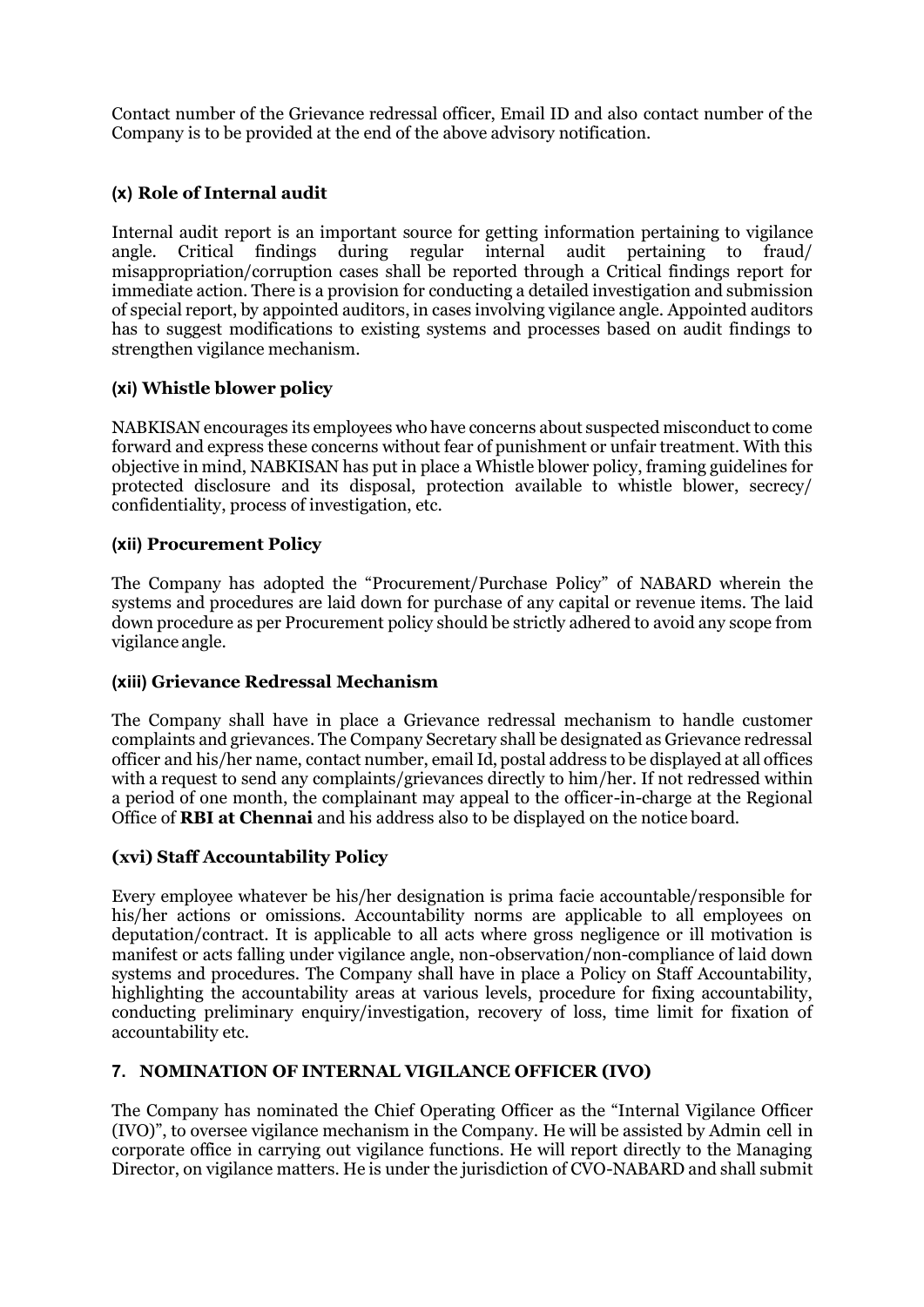quarterly report on status of vigilance cases, if any, to CVO-NABARD.

# **8. ROLE AND RESPONSIBILITY OF IVO**

- Overall responsibility of looking into the acts of misconduct alleged against or committed by employees and to recommend/make request for investigations and appropriate punitive action through disciplinary authorities
- To study the existing systems and processes of the company with a view to modify those processes which provide a scope for corruption and also find out the causes for delay in decision, the points at which it occurs and devise suitable steps to minimise delays at different stages
- Keep a watch over exercise of discretionary power by various authorities so as to ensure that such delegation is not exercised arbitrarily but in a transparent and fair manner.
- To take appropriate preventive measures so as to prevent commission of misconducts/malpractices by employees – Laying down and periodic review of requisite preventive vigilance mechanism.
- Collecting intelligence about the corrupt practices committed or likely to be committed by employees
- To identify sensitive areas prone to corruption and ensure posting of employees with proven integrity in those areas
- IVO shall not be involved in such administrative transactions, which is likely to have clear vigilance sensitivity
- IVO shall act as liaison officer between the Company and CVO, NABARD and also with external investigating/statutory authorities
- Review and updating of Vigilance policy based on guidelines received from CVO-NABARD, Central Vigilance Commission and other regulatory authorities
- Conducting vigilance awareness week every year and conducting trainings, workshops for staff on vigilance issues.

#### **9. JURISDICTION OF CVO, NABARD**

As per guidelines of Central Vigilance Commission, CVO of the parent company to oversee the vigilance function of subsidiaries, holding 51% and above in equity. Accordingly, CVO of NABARD has jurisdiction over vigilance mechanism of NABKISAN. A copy of all policies and process manuals, as and when framed/reviewed shall be sent to CVO of NABARD. A copy of audited balance sheet and copy of audit reports conducted by CAG, RBI and NABARD to be sent to CVO, NABARD. IVO of NABKISAN shall submit a quarterly report on status of vigilance cases, if any, to CVO-NABARD, within 15 days from the end of calendar quarter.

#### **10. VIGILANCE ENQUIRY PROCEDURE**

- IVO shall ensure immediate and discreet enquiry of complaints/information received from vigilance angle. Either as a result of the discreet enquiry or on the basis of verifiable evidences provided in the complaint/information itself, if the IVO is of the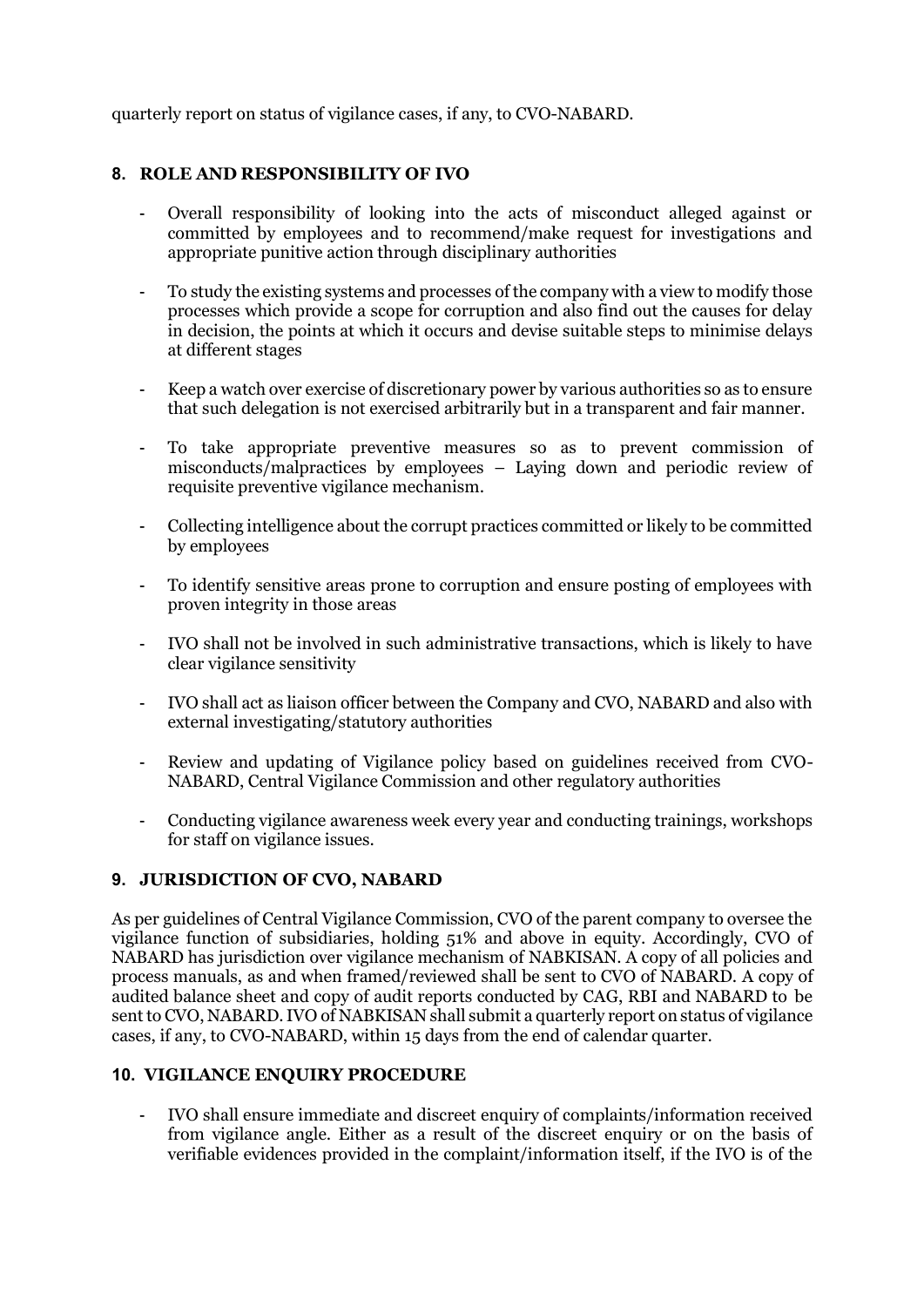opinion that the matter requires to be investigated further, he may recommend the same to the Managing Director. The Managing Director at his discretion, order for special investigation internally or through external investigating agencies, if need be.

- Either as a result of the discreet enquiry or on the basis of complaint/information, if the IVO is of the opinion that, further investigation is not required, he may call for comments/response from the concerned employee of the company.
- After obtaining response of the concerned employee and/or on the basis of investigation conducted by the Company, if the allegations are substantiated, the Company shall take appropriate disciplinary action against the concerned employee as per staff rules.
- If warranted by the facts and circumstances of the cases, the IVO, after obtaining permission from the Managing Director, may recommend to the appropriate law enforcement authorities/external investigation agency, for further investigation and initiation of necessary action.
- The Company shall take corrective measures to prevent recurrence of such events in future.

#### **11. INVESTIGATION – SEIZURE OF RECORDS – TIME LINE FOR DISPOSAL**

If the complaint/information from vigilance angle can be verified from any documents or file or any other office records, the IVO/investigating officer/auditor should without loss of time, secure such records for personal inspection. If any of these documents/records, is found to contain evidence supporting the allegations, such documents should be taken over by him for retention in his personal custody to guard against the possibility of tampering/ destroying. Normally the time line for disposal of complaints received under vigilance angle should not exceed 3 months from the date of receipt of the complaint/information/observation.

#### **12. PROTECTION TO COMPLAINANTS**

The identity of complainant/whistle blower shall be kept confidentialto the extent possible and permitted under law. No unfair treatment will be meted out to any whistle blower by virtue of lodging a complaint/information from vigilance angle. Complete protection will be given to whistle blower against unfair practices like retaliation, threat or intimidation of transfer/refusal of promotion to employees, etc.

#### **13. REPORTING SYSTEM AND REVIEW**

Internal Vigilance Officer shall review all pending matters such as investigation reports, disciplinary cases and other vigilance complaints/cases in the first week of every month and take necessary steps for expediting action on those matters. The concerned verticals/sections shall provide all required inputs pertaining to vigilance matters to IVO for the monthly review. Status of all pending vigilance case/s to be reported to CVO, NABARD on quarterly basis as at the end of every calendar quarter, and also to be placed before the Audit Committee of the Board, on quarterly basis.

#### **14. REPORTING FRAUDS TO STATUTORY AUTHORITIES/INVESTIGATING AGENCIES**

Any cases of fraud, allegedly perpetrated by employees of the company or in collusion with outsiders may be reported to local police, as considered appropriate depending upon the amount andnature of allegations, after obtaining prior permission from theManaging Director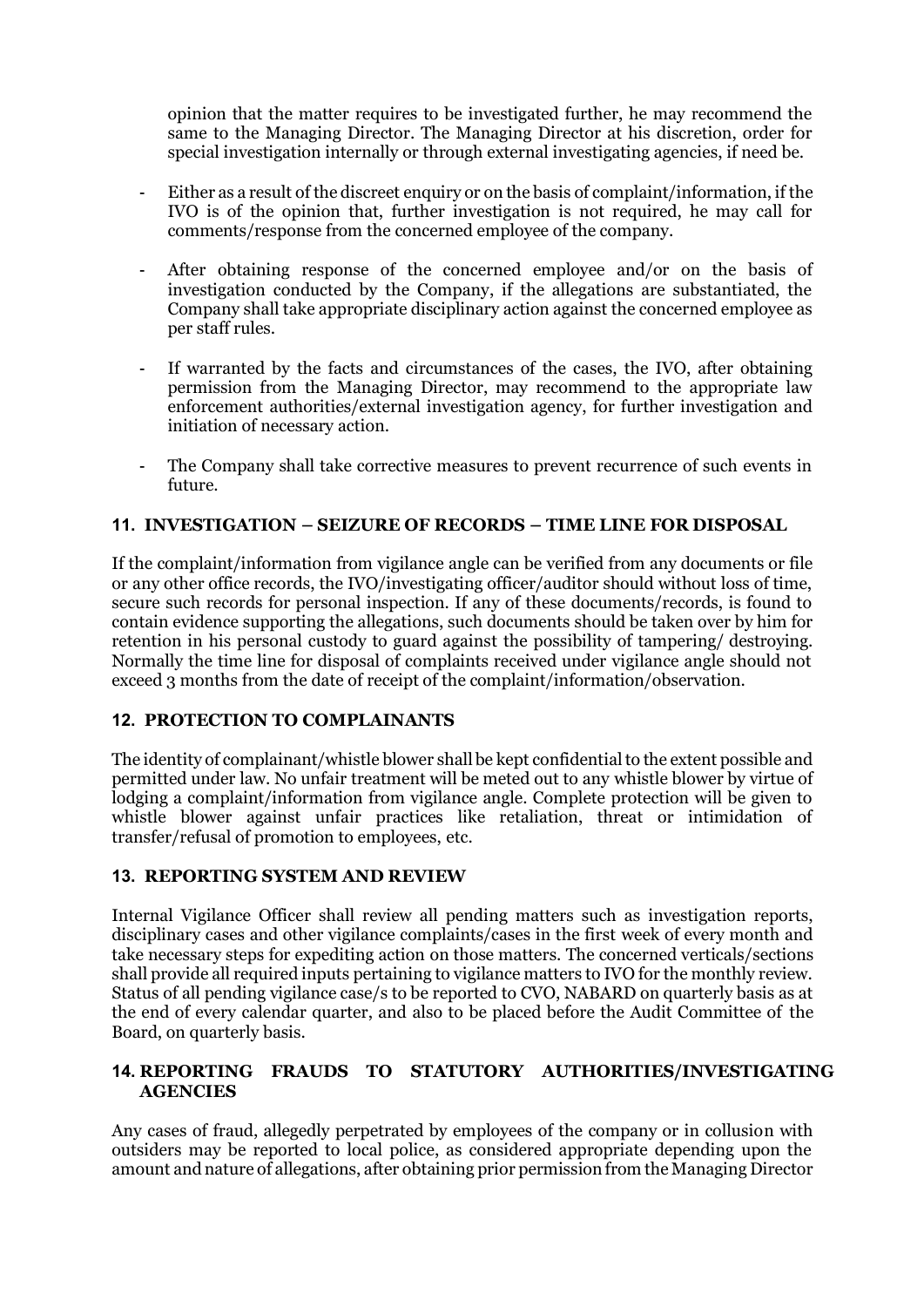and CVO of NABARD.

The monetary limit of frauds, for reporting to Police are as follows (as prescribed by RBI – Master directions on Monitoring of frauds in NBFCs – DNBS.PPD.01/66.15.001/2016-17 dated 29<sup>th</sup>, September 2016)

| <b>Types of</b><br>frauds                       | <b>Amount involved</b> |  |  |
|-------------------------------------------------|------------------------|--|--|
| Frauds perpetrated by employees of Company      | More than Rs.10,000    |  |  |
| Frauds perpetrated by outsiders with or without | Rs.1 lakh and above    |  |  |
| connivance of employees of the company          |                        |  |  |

Frauds involving an amount of Rs.1 lakh and above and less than Rs.1 crore to be reported to RBI, DNBS, Regional Office, Chennai in FMR-1 format. Frauds involving Rs.1 crore and above to be reported to Central Fraud Monitoring Cell, RBI, Chennai in FMR-1 within 21 days of detecting the fraud.

Quarterly report on frauds outstanding to be reported to RBI, DNBS, Chennai in FMR-2, within 15 days of the end of the quarter. Quarterly progress report on frauds to be reported in FMR-3, to RBI, Chennai within 15 days of the end of the quarter.

#### **15. HANDLING ANONYMOUS COMPLAINTS**

While making a complaint, it is desired and expected that the complainant mention details about himself/herself, which shall be dealt in strict confidentiality. In the event of anonymous or pseudonymous complaints, it becomes difficult to ascertain the veracity of the complaint, investigate and draw conclusion about it. Hence, as prescribed by the Chief Vigilance Commission (Circular No.03/03/16 dated  $7<sup>th</sup>$  March 2016), no action need to be taken on anonymous/pseudonymous complaints. However, anonymous or pseudonymous complaints supported by verifiable data/facts to be considered and appropriate enquiry to be conducted by IVO.

#### **16. ACTION AGAINST FALSE COMPLAINTS**

If a complaint or information against an employee is found to be malicious, vexatious or unfounded, the IVO may consider it seriously and recommend for taking suitable action against the employee who had sent the complaint/information/caution the complainant/informant suitably, if he/she is an outsider.

\*\*\*\*\*\*\*\*\*\*\*\*\*\*\*\*\*\*\*\*\*\*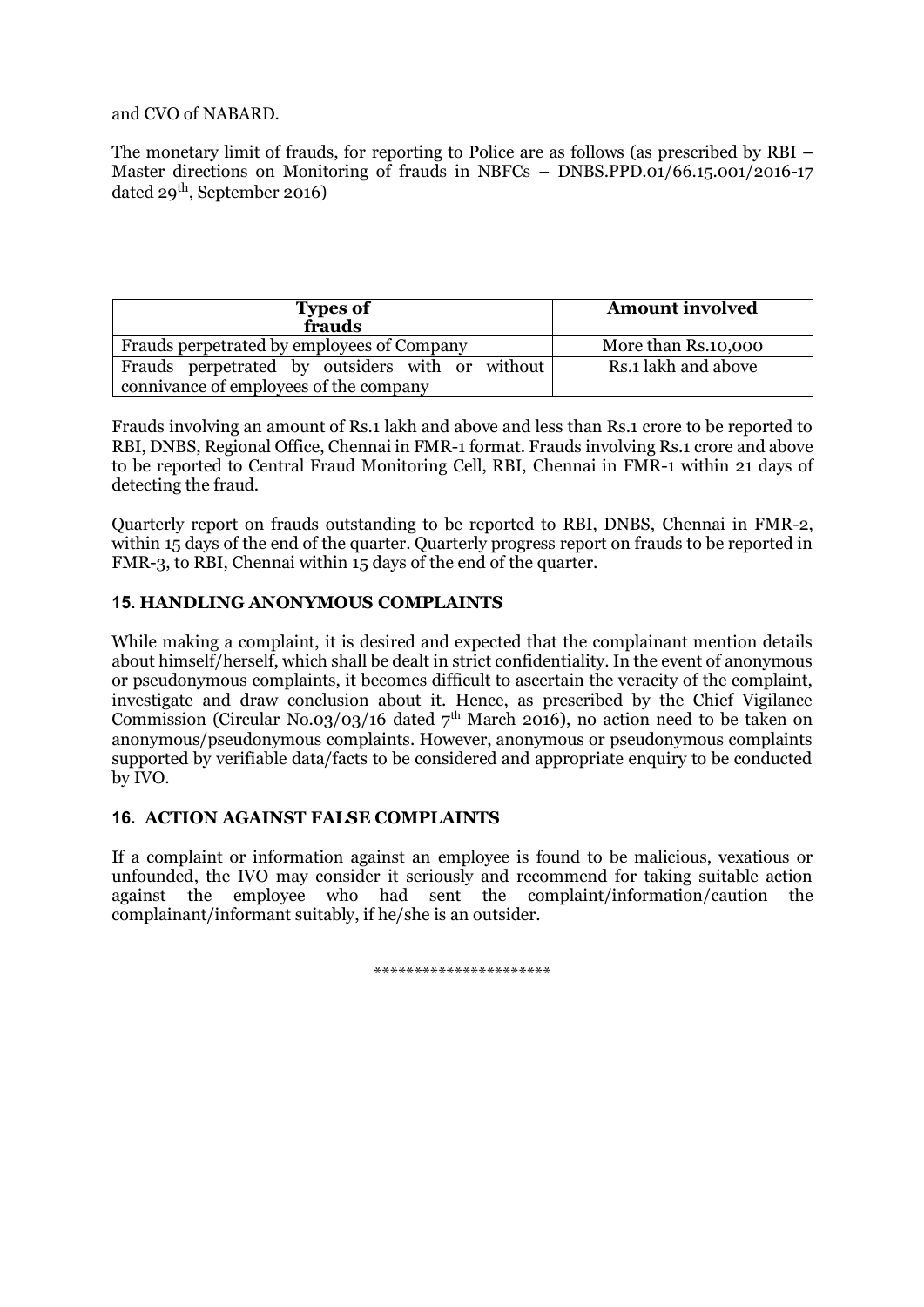#### **ANNEXURE 1**

#### **FORMAT FOR SEEKING PERMISSION TO ACQUIE/CONSTRUCT IMMOVABLE PROPERTY**

| No.            | <b>Particulars</b>                            | <b>Response</b>                                             |
|----------------|-----------------------------------------------|-------------------------------------------------------------|
| $\mathbf{1}$   | Name of the Employee                          |                                                             |
| $\overline{2}$ | <b>Employee Id Number</b>                     |                                                             |
| 3              | Designation                                   |                                                             |
| $\overline{4}$ | Branch/Office                                 |                                                             |
| $\overline{5}$ | Date of joining the company                   |                                                             |
| $\overline{6}$ | Present monthly salary                        |                                                             |
| 7              | Nature of property                            | Vacant site/ Flat/ House/ Shop/<br>Agricultural land/others |
|                | Location / Address                            |                                                             |
|                | Area of property                              |                                                             |
| 8              | Name and address of Vendor                    |                                                             |
| 9              | Name and address of broker, if any            |                                                             |
|                | Amount of brokerage paid                      |                                                             |
| 10             | Purchase price/cost of                        |                                                             |
|                | construction (including stamp)                |                                                             |
|                | duty)                                         |                                                             |
|                | Cost of land                                  |                                                             |
|                | Cost of construction                          |                                                             |
|                | Cost of ready built flat/house/shop           |                                                             |
|                | <b>Stamp duty</b>                             |                                                             |
| 11             | Source of funds                               |                                                             |
|                | Housing loan                                  |                                                             |
|                | Loan from NABKISAN                            |                                                             |
|                | Other loans (Give details)                    |                                                             |
|                | Gift from relatives/friends (Give details     |                                                             |
|                | Savings/Bank FDs                              |                                                             |
|                | Sale proceeds of other property(Give details) |                                                             |
|                | Other sources (Give details)                  |                                                             |
| 12             | Date/likely date of entering into agreement   |                                                             |
|                | with Vendor                                   |                                                             |

Date: (Signature)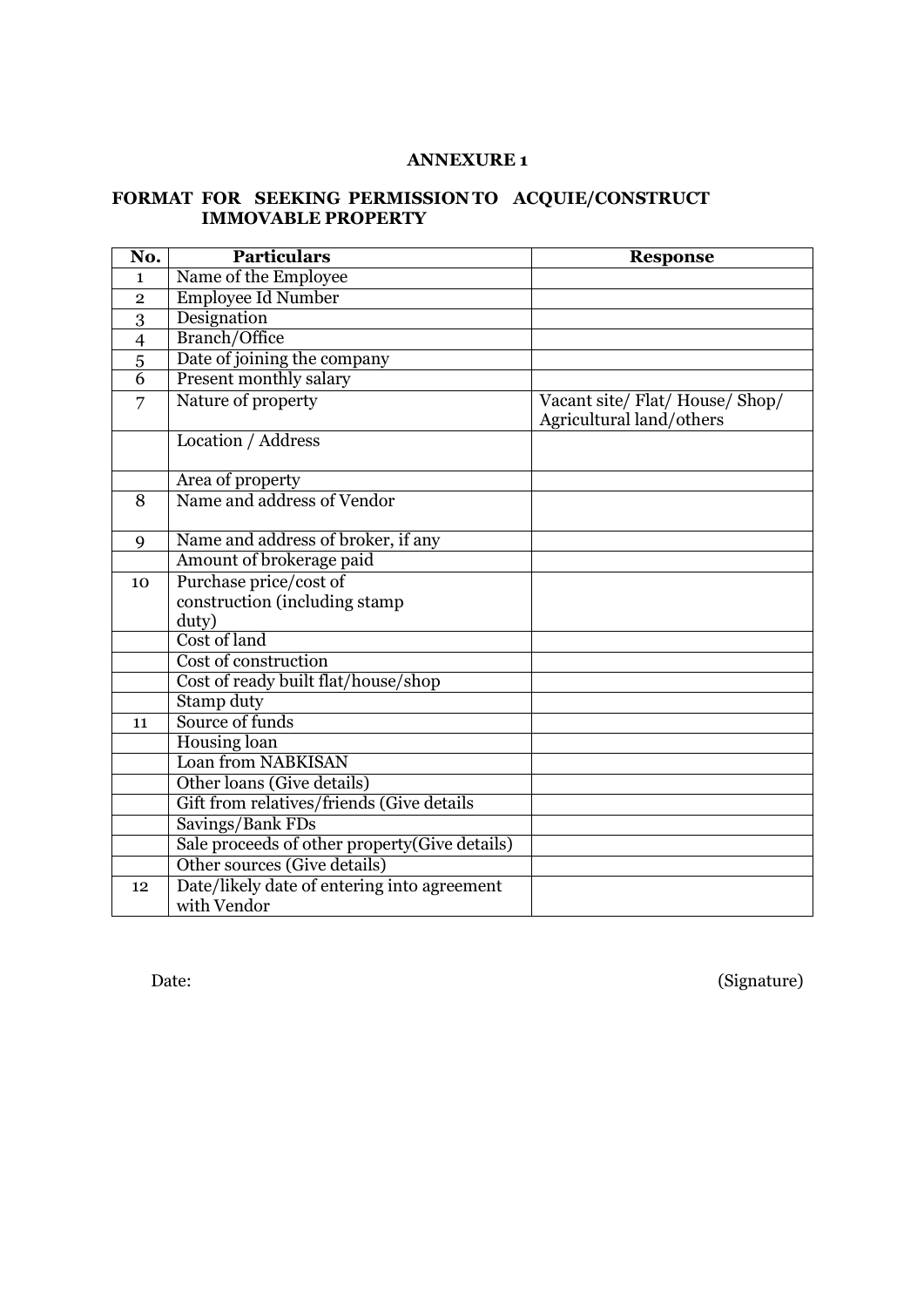# **ANNEXURE II**

# **Format for informing purchase of movable asset of value of Rs.50,000 and above**

| No.            | <b>Particulars</b>                       | <b>Response</b> |
|----------------|------------------------------------------|-----------------|
| $\mathbf{1}$   | Name of the Employee                     |                 |
| $\overline{2}$ | <b>Employee Id Number</b>                |                 |
| 3              | Designation                              |                 |
| $\overline{4}$ | Branch/Office                            |                 |
| 5              | Date of joining the company              |                 |
| 6              | Present monthly salary                   |                 |
| 7              | Type of movable asset                    |                 |
| 8              | Purchase price                           |                 |
| 9              | Source of funds                          |                 |
|                | Loan from NABKISAN                       |                 |
|                | Other loans (Give details)               |                 |
|                | Savings/FD/Deposits                      |                 |
|                | Gift from relatives/friends              |                 |
|                | Other sources (Give details)             |                 |
| 10             | Name and address of the party from where |                 |
|                | the purchase was made                    |                 |
| 11             | Date of purchase                         |                 |

**Date: (Signature)**